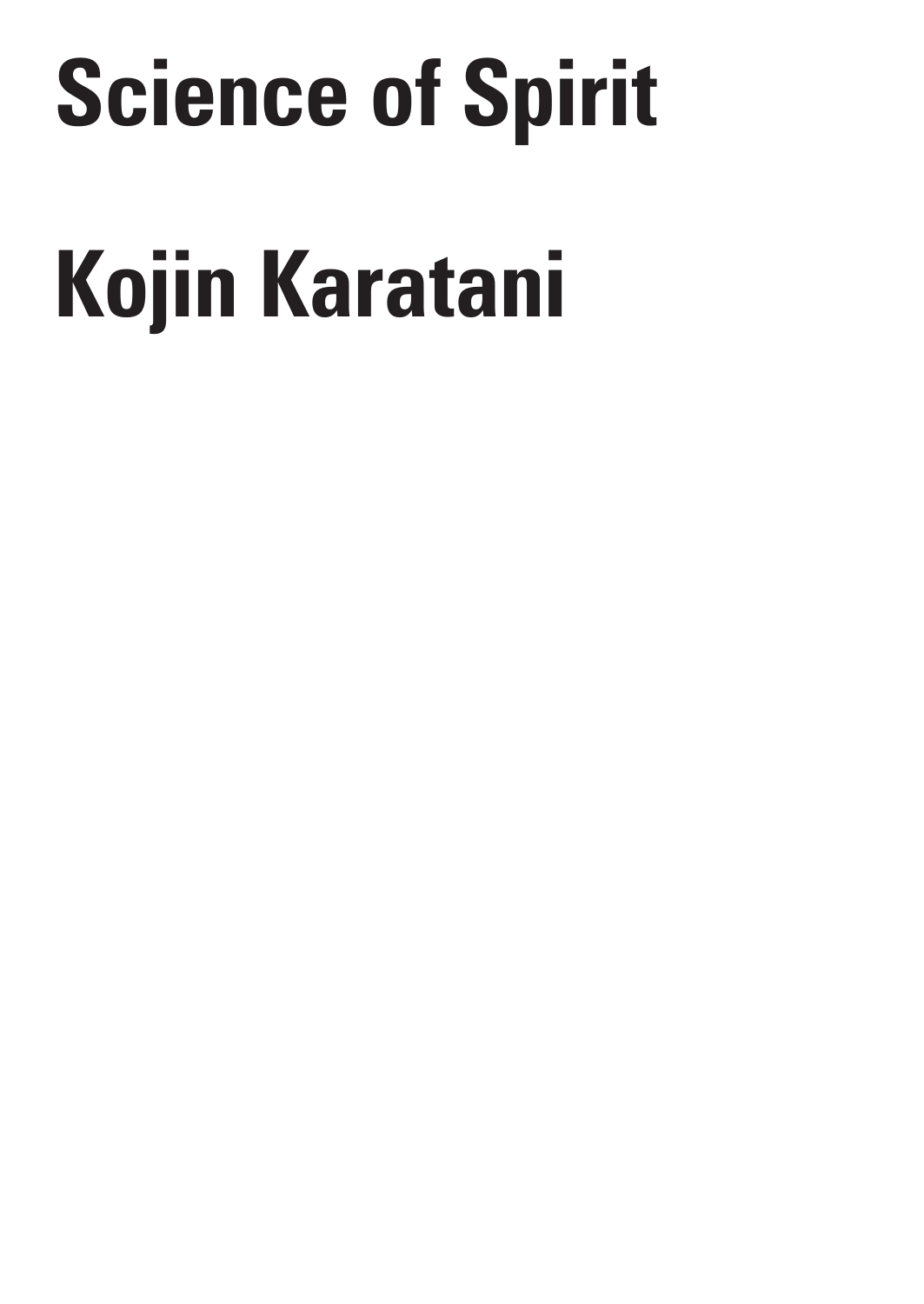**Abstract:** This paper is an examination of "spirits". There are four kinds of spirits, and they originate in the four modes of exchange A, B, C, and D, respectively. Spirits, in other words, are the powers that compel people. Understanding these spirits is essential for the realization of D (communism).

**Keywords:** Modes of exchange, commodity fetishism, Lukács' reification, Thomas Münzer, scientific socialism, Utopianism, *Specters of Marx*

**1**

Several years ago, I contributed a thesis titled "Capital as Spirit" to *Crisis & Critique*.<sup>1</sup> In this thesis, I developed some of the thoughts I had after writing *The Structure of World History* .2 It was an attempt to reconsider ""modes of exchange"" that I proposed in that book.

Since then, I have been rethinking the mode of exchange in the same line, which will become a book titled "Power and Modes of Exchange". At the heart of that book is what might be called the "science of spirits". My consideration of "spirit" has some of its origins in Hegel's spirits (especially in his *Philosophy of Right*, which deals with the problem of the capital-nation-state) and Marx's fetish (*Capital*). In this essay, I will give a very brief introduction to this "science of spirits".

Firstly, I would like to quickly review how I came to conceive "modes of exchange". According to the standard thinking, historical materialism is based on the mode of production (productive forces and relations of production), but this became subjected to the criticism that it did not sufficiently capture the "political and ideological superstructure". For example, Weber, Durkheim, and Freud criticized historical materialism in this way. In their view, there is something in the "political-ideological" dimension, i.e., the state and religion, that cannot be simply determined by the "economic base" (mode of production). But then how is it determined?

In response to that, I thought like this: the political-ideological dimension is also determined by the "economic base", however, the economic base in this case is not the mode of production but the mode of exchange. In fact, when Marx and Engels proposed the "materialist view of history (historical materialism)" in 1846, they wrote;

This conception of history depends on our ability to expound the real process of production, starting out from the material

1 Karatani 2016, pp.167-189

2 Karatani 2010/2014

183 Science of Spirit

R I T I Q U E /

C R I S I S & C

Volume 8 Issue 2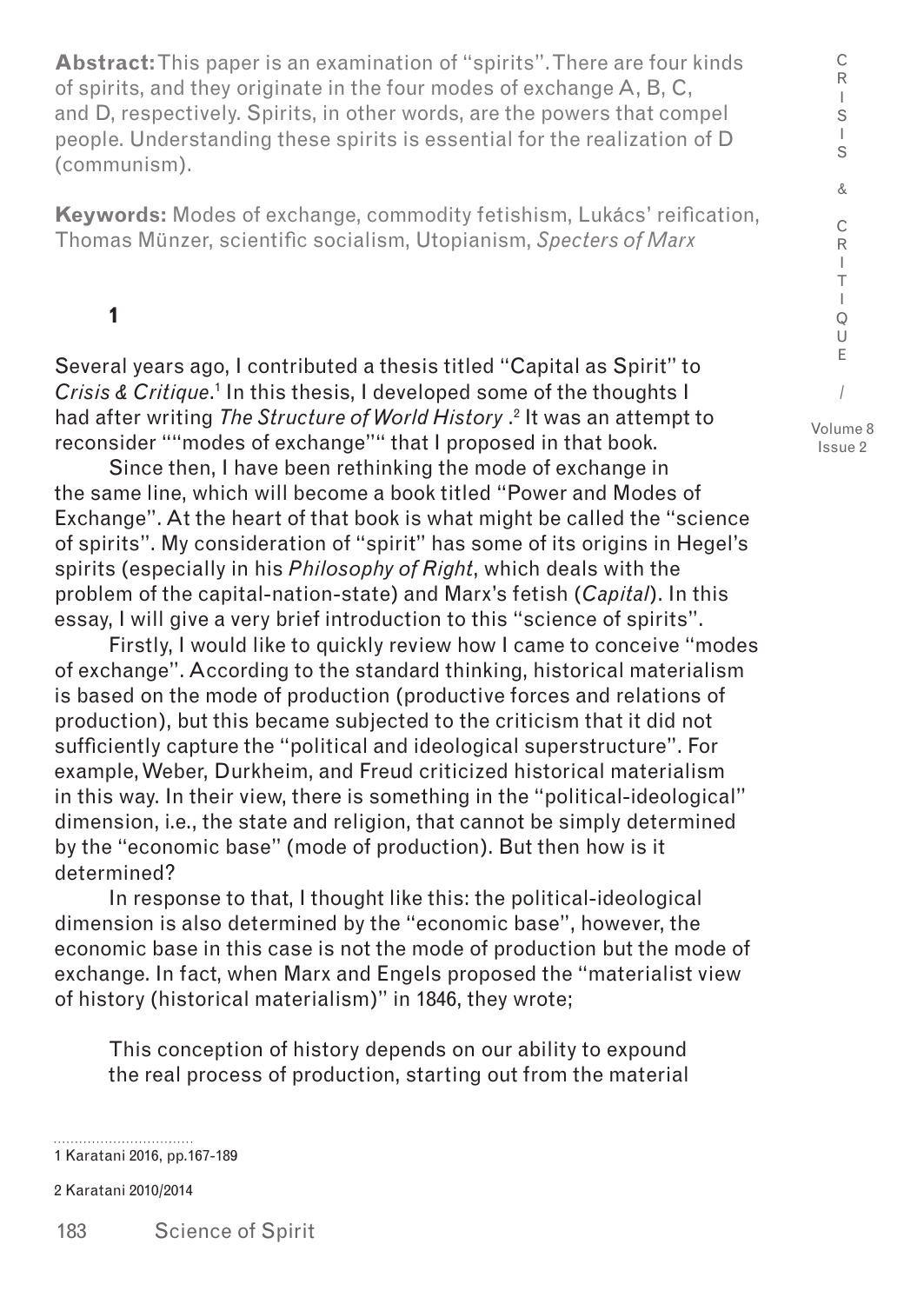production of life itself, and to comprehend the form of intercourse connected with this and created by this mode of production (i.e., civil society in its various stages), as the basis of all history.3

I thought that what they called "*Verkehr* (intercourse)", or "exchange", was the key to solving the mystery. In fact, Marx himself later tried to elucidate the "fetish" as the superstructure brought about by exchange in *Capital*.

The exchange that Marx discovered in *Capital* is exchange of commodities that begins between communities. However, intercourseexchange is not confined to this. For example, gift-giving/ giftrepayment and domination/subjugation are also forms of exchanges. Therefore, we could say that both the community and the state began with intercourse-exchange. Of course, exchange here is different from commodity exchange. In *The Structure of World History*, I proposed a view of the history of social formations from the perspective of the mode of exchange in addition to the mode of production. The modes of exchange can be divided into A (gift and return), B (obedience and protection), C (commodity exchange), and D, which goes beyond these.

I realized that the "power" that defines the political and ideological superstructure does not come from somewhere different from the economic base, but from the "intercourse (exchange)" that forms the foundation of the economic base. That is to say, the ideational powers that are seen as religion or unconsciousness come from there, creating differences depending on the mode of exchange on which they are based. There are four modes of exchange A, B, C, and D that underlie the social formations; the social structure changes depending on which mode is dominant and how different modes are combined. From the above perspective, I worked to reconsider the history of social formations in *The Structure of World History*.

After writing this book, I have come to think about in particular about the "power" which these exchanges bring about. It was Marx, who first clarified about this power; in *Capital*, he elucidated the power that arises from mode of exchange C. He saw the emergence of a fetishspirit in the emergence of money out of the exchange of things between communities. It is the power that enables, or rather compels, the exchange of things. Likewise, Marx discovered "capital as spirit".

### **2**

In *Capital*, Marx wrote about "fetish". However, this was only taken as a joke. Lukács, for example, called it "reification", where a relationship between human and human is transformed into a relationship between

3 Marx and Engels 1932

184 Science of Spirit

& C R I T  $\mathbf{I}$ Q U E / Volume 8

Issue 2

C R I S I S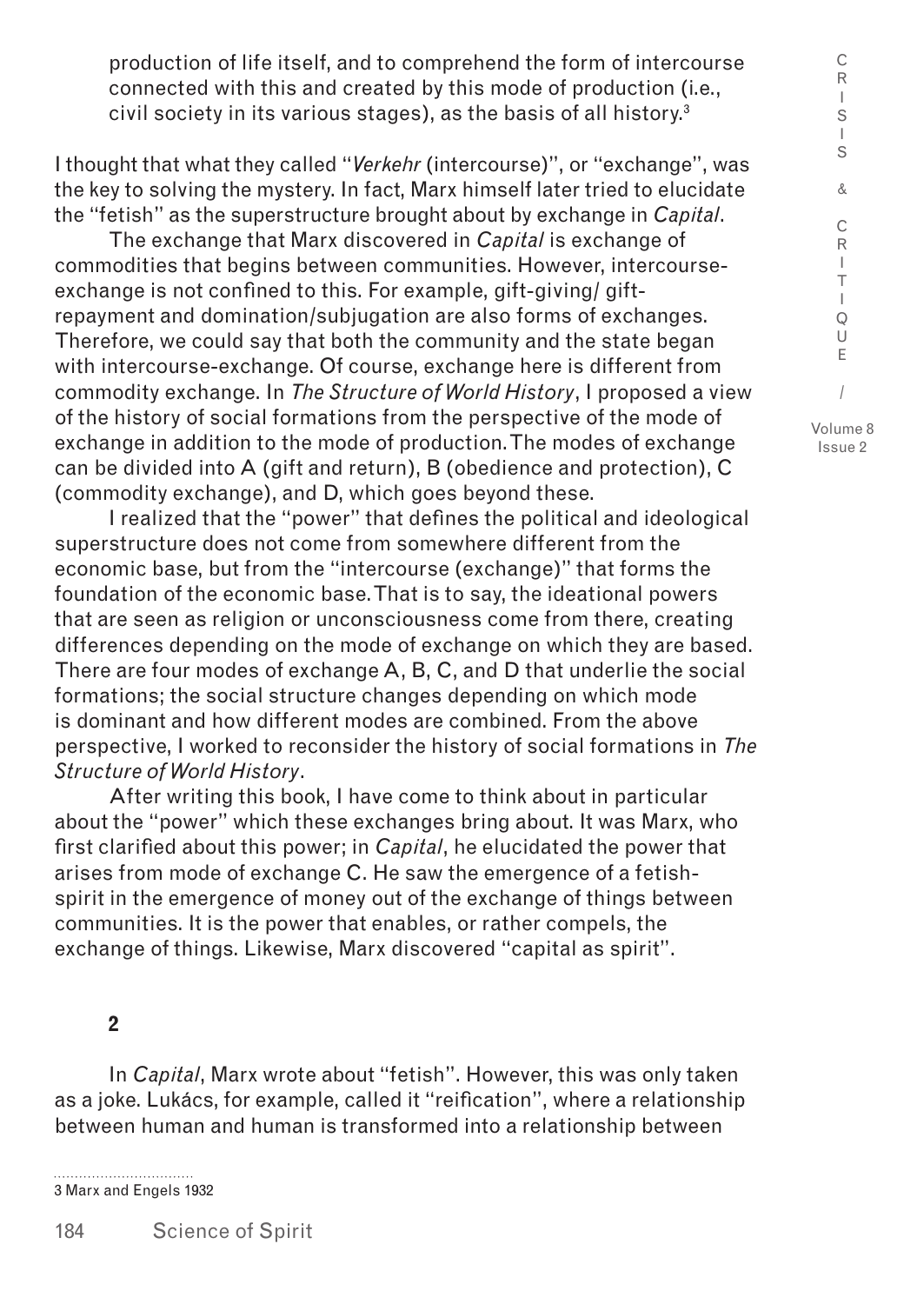thing and thing. This is a failure to recognize an important realization that *Capital* arose.

In the postscript to the second edition of *Capital*, Marx praised Hegel. This was already a time when Hegel was treated as a "dead dog". Almost thirty years earlier, when the mystical aspect of the Hegelian dialectic was still in vogue, Marx relentlessly criticized Hegel. However, in the postscript to the second edition of *Capital*, he wrote the following:

I therefore openly avowed myself the pupil of that mighty thinker, and even, here and there in the chapter on the theory of value, coquetted with the mode of expression peculiar to him. The mystification which the dialectic suffers in Hegel's hands by no means prevent him from being the first to present its general forms of motion in a comprehensive and conscious manner. With him it is standing on its head. It must be inverted, in order to discover the rational kernel within the mystical shell.

This famous statement is misleading in several ways. In a sense, Marx had been "inverting" Hegel since he was young. What is important is that the overturning of Hegel in *Capital* is different from the previous overturnings, and this is what makes it unique to Marx.

In the first place, the "Hegel" that Marx found when he professed to be a "pupil" of Hegel is different from the Hegel that is usually referred to. In Hegel, world history is a process of the self-realization of "spirit". However, what Hegel means by that is that the social history of humans is not created by their intention or design, but is something beyond human intentions, forced by the "unconscious". Hegel's "spirit" (*Geist*) is a "ghost" that operates in the way of the "unconscious".

Hegel emphasized this in his *Lectures on the History of Philosophy*. He first rejected the "psychological" view, that is, the view to see action as stemming from "consciousness". Caesar and Napoleon, for example, were driven by their own intentions, desires, and ambitions in their individual consciousness. However, each of them achieves something beyond such "psychology" or "consciousness". Hegel understood this that they are driven by the "unconscious". In this sense, Hegel can be said as the first philosopher who doubted the view from "consciousness" and looked into the workings of the "unconscious" or spirit.

As an example, Hegel wrote the following about Socrates, who went to the agora and started to engage in dialogues with passersby because he was told by daimonion-spirit not to go to the assembly.

The characteristic form in which this subjectivity — this implicit and deciding certainty — appears in Socrates, has still to be mentioned. That is, since everyone here has this personal mind which appears to him to be his mind, we see how in connection with this, we have what is known under the name of the Genius (daimonion) of Socrates; for it implies that

C R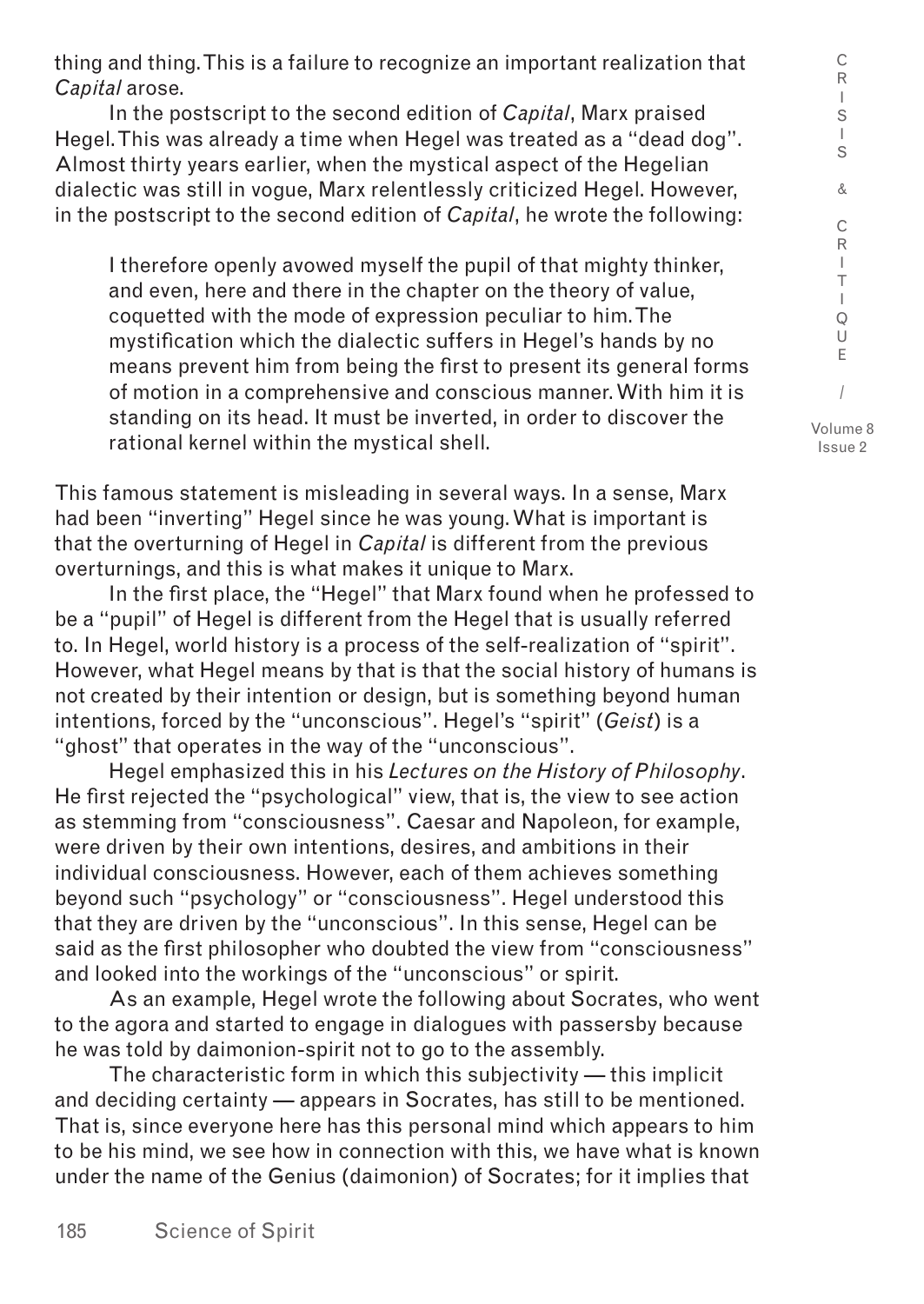now man decides in accordance with his perception and by himself. But in this Genius of Socrates — notorious as a much-discussed bizarrerie of his imagination — we are neither to imagine the existence of protective spirit, angel, and such-like, nor even of conscience. For conscience is the idea of universal individuality, of the mind certain of itself, which is at the same time universal truth. But the Genius of Socrates is rather all the other and necessary sides of his universality, that is, the individuality of mind which came to consciousness in him equally with the former. His pure consciousness stands over both sides. The deficiency in the universal, which lies in its indeterminateness, is unsatisfactorily supplied in an individual way, because Socrates' judgment, as coming from himself, was characterized by the form of an unconscious impulse. The Genius of Socrates is not Socrates himself, not his opinions and conviction, but an oracle which, however, is not external, but is subjective, bis oracle. It bore the form of a knowledge which was directly associated with a condition of unconsciousness; it was a knowledge which may also appear under other conditions as a magnetic state. It may happen that at death, in illness and catalepsy, men know about circumstances future or present, which, in the understood relations of things, are altogether unknown. These are facts which are usually rudely denied. That in Socrates we should discover what comes to pass through reflection in the form of the unconscious., makes it appear to be an exceptional matter. revealed to the individual only, and not as being what it is in truth. Thereby it certainly receives the stamp of imagination, but there is nothing more of what is visionary or superstitious to be seen in it. for it is a necessary manifestation, though Socrates did not recognize the necessity, this element being only generally before his imagination.4

C R I S I S & C R I T I Q U E / Volume 8 Issue 2

The exact reason why Socrates went to the agora to speak with people is unclear. What is important here, however, is that he did not do so based on his conscious choice. If so, Hegel assumed, we could say that the daimonion was the "unconsciousness" of Socrates. Marx was thinking along the same lines when he declared himself as the "pupil" of Hegel. In fact, in *Capital*, Marx wrote the following about what occurs in exchange:

Men do not therefore bring the products of their labor into relation with each other as values because they see these objects merely as the material integuments of homogeneous human labour. The reverse is true by equating their different products to each other in exchange as values, they equate their different kinds of labour as human labour. They do this without being aware of it. Value, therefore, does not have its description branded on its forehead.5

4 Hegel 1995

5 Marx 1976, pp.166-7

186 Science of Spirit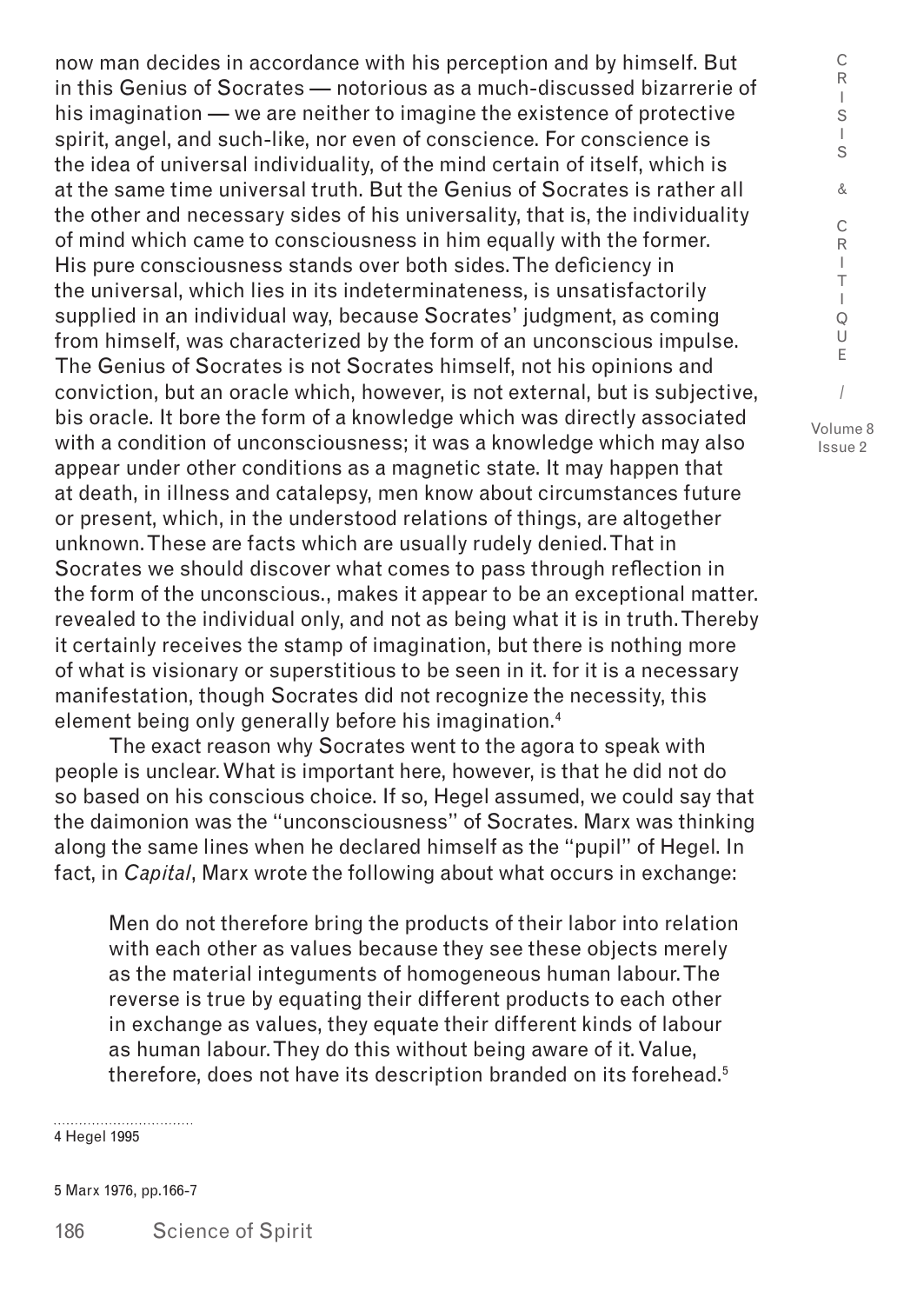Marx, as Hegel's "pupil", brought in the "unconscious" in *Capital*, or rather, he brought in daimonion (spirits); that is "fetish". In other words, when he mentioned fetish in relation to the value of commodities, he saw that a kind of spiritual or ideational power emerges there, and that it comes not from production but from exchange.

## **3**

As mentioned earlier, Marxists generally regarded this as a joke. Lukács, for example, rejected it and replaced it with reification, in which the relationship between human beings becomes a relationship between things. The Japanese Marxist philosopher, Wataru Hiromatsu, made a similar argument (around the same time or slightly earlier). The failure to grasp the fetish lead to the failure to grasp the inherent significance of *Capital*. Here, Marx was trying to elucidate that the spirit of capital arises from commodity exchange (mode of exchange C).

To add, spiritual powers do not only come from mode of exchange C. It is also present in gift exchange (mode of exchange A). This is the spirit that Marcel Mauss called *Hau*. The spirit also haunts the state (mode of exchange B). It was Hobbes who gave insight into this power that arises out of mode B. The monster he called Levithan is nothing but a spirit that enables the exchange of domination-submission (B). Moreover, the spirit manifests itself as a power that overwhelms such spirits. In other words, the mode of exchange D, which supersedes A, B, and C, appears as a spiritual power.

The following words from the beginning of *The Communist Manifesto* are well known: "A specter is haunting Europe—the specter of communism". Of course, this is supposed to be a joke, but that is not necessarily the case. Rather, it means the following: communism is a "spirit". That is, it exists as an ideational "power" that transcends capitalnation-state, that is, as mode D that transcends modes A, B, and C of exchange.

Speaking of spirits, Jacques Derrida's *Specters of Marx* (1995) is suggestive. In this book, he cites examples such as "the specter of communism" and writes that Marx was accompanied by many "ghosts" in his life. The ghosts he refers to range from communism to God, or to money-capital. Certainly, each of these is spiritual in its own way. However, Derrida did not try to clarify the difference and relationship between them. As a result, I feel that the discussion ended up being a kind of play on words.

Derrida wrote this at a time when "the end of history" (Francis Fukuyama) was pronounced after the collapse of the Soviet Union in 1991, that is, at a time when it was said that Marxism was dead. Considering this situation, he was presumably trying to say that the ghost of Marx is

C R I S  $\mathbf{I}$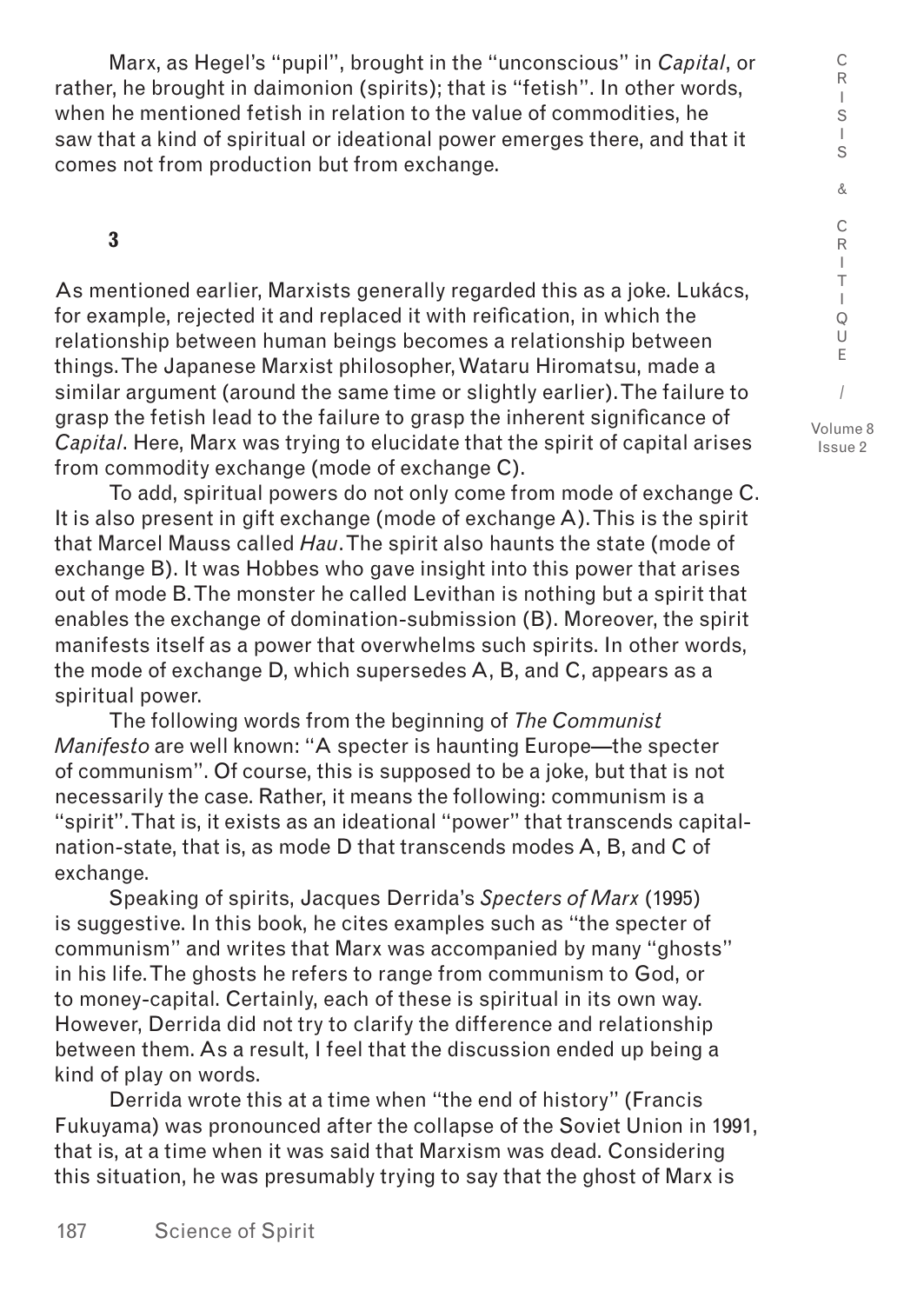still alive. I agree with him. However, I believe that the various spiritual powers he cited are not mere metaphors, but real powers that originate in different modes of exchange.

Marx presented those in *Capital*. By doing so, he paved the way for the understanding of money and capital as fetish (spirits), i.e., ideational powers that arose together with the mode of exchange C. It was at that point that he professed to be a "pupil" of Hegel, whom he had been criticizing all along. However, Marx clarified only the "spirit-fetish" arising from the mode of exchange C. As for the problem of "spirit" arising from other modes of exchange, there is still room for much further thought.

In his later years, Marx moved toward the problem of mode of exchange A, specifically, what Morgan called "ancient society", or clan society. However, Marx did not turn to the spirit of communism. In fact, it was Engels who did so.

R I T  $\mathbf{I}$ Q U E / Volume 8

Issue 2

C R  $\mathbf{I}$ S I S & C

**4**

Shortly after Marx and Engels published *The Communist Manifesto* in 1848, revolutions for socialism took place in European countries, but they were all defeated. It was a strange defeat, however, because the victors adopted "socialism". For example, in France, the emperor Bonaparte, a Saint-Simonist, promoted industrial development and supported the workers' movement. In Germany, Bismarck advocated "national socialism". Overall, it can be said that the revolutions of 1848-9 brought about a system in which the class struggle between capitalists and workers was resolved by the nation-state. It had a "socialist" element to it. In other words, it was a system that reduced the class disparity brought about by the capitalist economy through taxation and redistribution by the state.

Therefore, the revolutions of 1948-9 had the following consequences for Marx and Engels. In 1850, Marx went into exile in London, where he wrote *The Eighteenth Brumaire of Louis Bonaparte* and at the same time launch his *Critique of Political Economy*. At that time, he began to think about "exchange" and found money as a fetish that arises from there. This work, which resulted in *Capital*, can be said to have been the beginning of his "science of capitalism" as I would call it.

On the other hand, Engels' attention to Thomas Münzer's millenarian movement in *The German Peasants' War*, which was published in 1850, can be said to be the genesis, of what I would like to call "science of socialism". Engels became known to the public in the 1970s with the publication of *From Utopia to Science*. There are some misconceptions about this book. The idea of "scientific socialism" already existed in the mid-1840s. In fact, Proudhon advocated "scientific socialism," and Owen said something similar. In that case, "scientific" meant, so to speak, not religious. In other words, it must be rationally planned by human beings.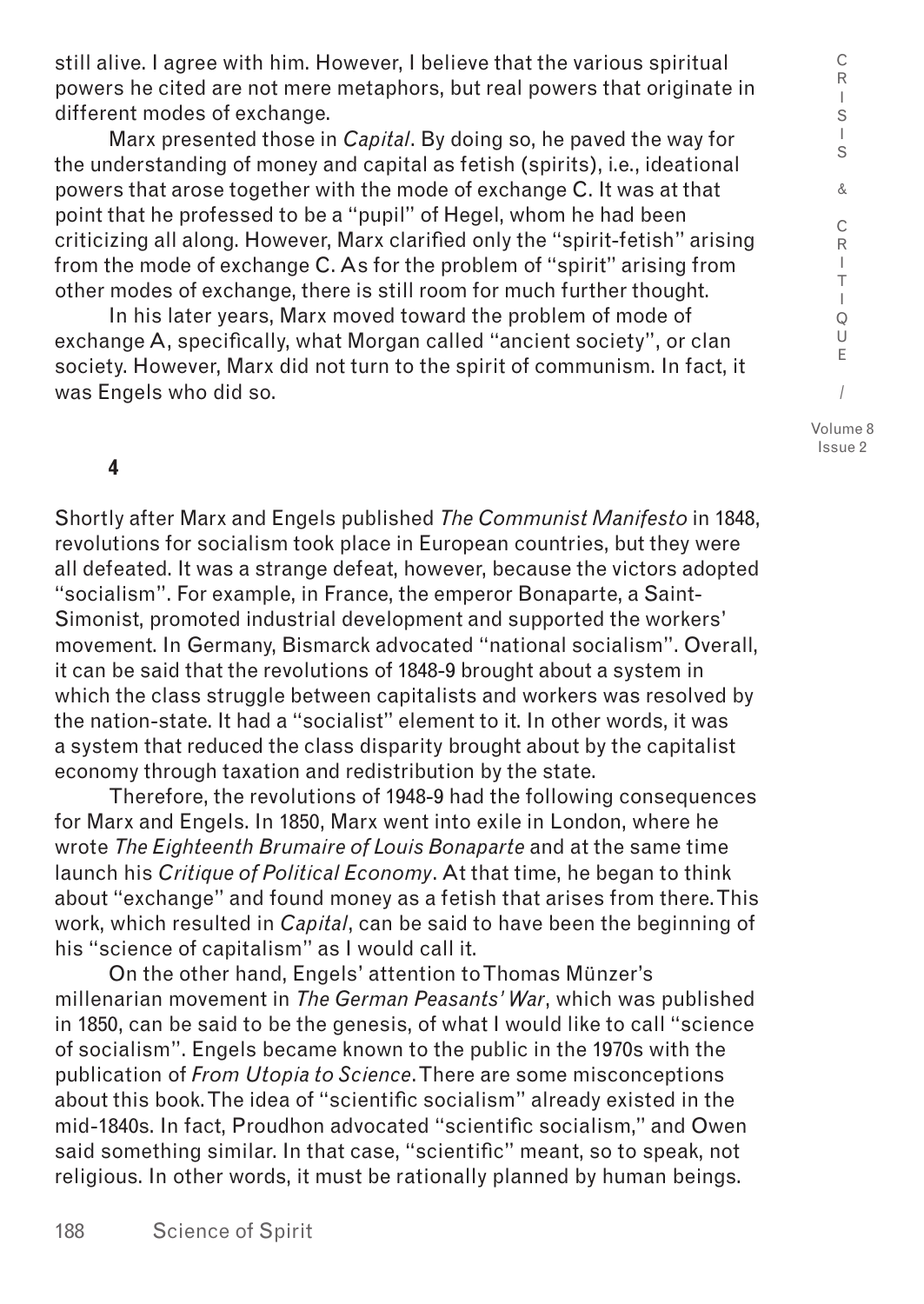Engels' idea differs from this. Engels' praise of the religious revolutionary leader Münzer in his book *The German Peasant War* suggests this:

His theologic-philosophic doctrine attacked all the main points not only of Catholicism but of Christianity as such. Under the cloak of Christian forms, he preached a kind of pantheism, which curiously resembles the modern speculative mode of contemplation, and at times even taught open atheism. He repudiated the assertion that the Bible was the only infallible revelation. The only living revelation, he said, was reason, a revelation which existed among all peoples at all times. To contrast the Bible with reason, he maintained, was to kill the spirit by the latter, for the Holy Spirit of which the Bible spoke was not a thing outside of us; the Holy Spirit was our reason. Faith, he said, was nothing else but reason become alive in man, therefore, he said, pagans could also have faith. Through this faith, through reason come to life, man became godlike and blessed, he said. Heaven was to be sought in this life, not beyond, and it was, according to Muenzer, the task of the believers to establish Heaven, the kingdom of God, here on earth.<sup>6</sup>

This passage indicates that when Engels thought of communism, he thought of it in terms of historical materialism (modes of production), but also grasped it as coming from some "power" different from that. He found communism in Münzer's "theological-philosophical doctrine", but this does not mean that it comes from Christianity in particular, as "pagans could also have faith." In other words, it does not matter if one is pagan or atheist. What is important is that there is some ideational "power" at work here.

In his view until 1848, the class struggle arose along with the development of the capitalist mode of production, through which the proletariat would realize socialism. This would occur only after industrial capital had developed to a certain stage. In this sense, the class struggle in England, where industrial capitalism was most developed, should have been a model example. But what happened in 1848 was not the case. Rather, with some degree of victory of the proletariat, the movement to abolish the class itself disappeared. Specifically, with the passage on the Trade Union Law, the Chartist movement dissolved.

It means the following: socialism that "supersedes class itself" cannot be explained only in terms of historical materialism, that is, in terms of modes of production. So how does such socialism arise? After the defeat of the German Revolution of 1848-49, Engels went back to the German Revolution of 1255 to discuss the similarities and differences between these two revolutions.

6 Engels 1996

C R I S I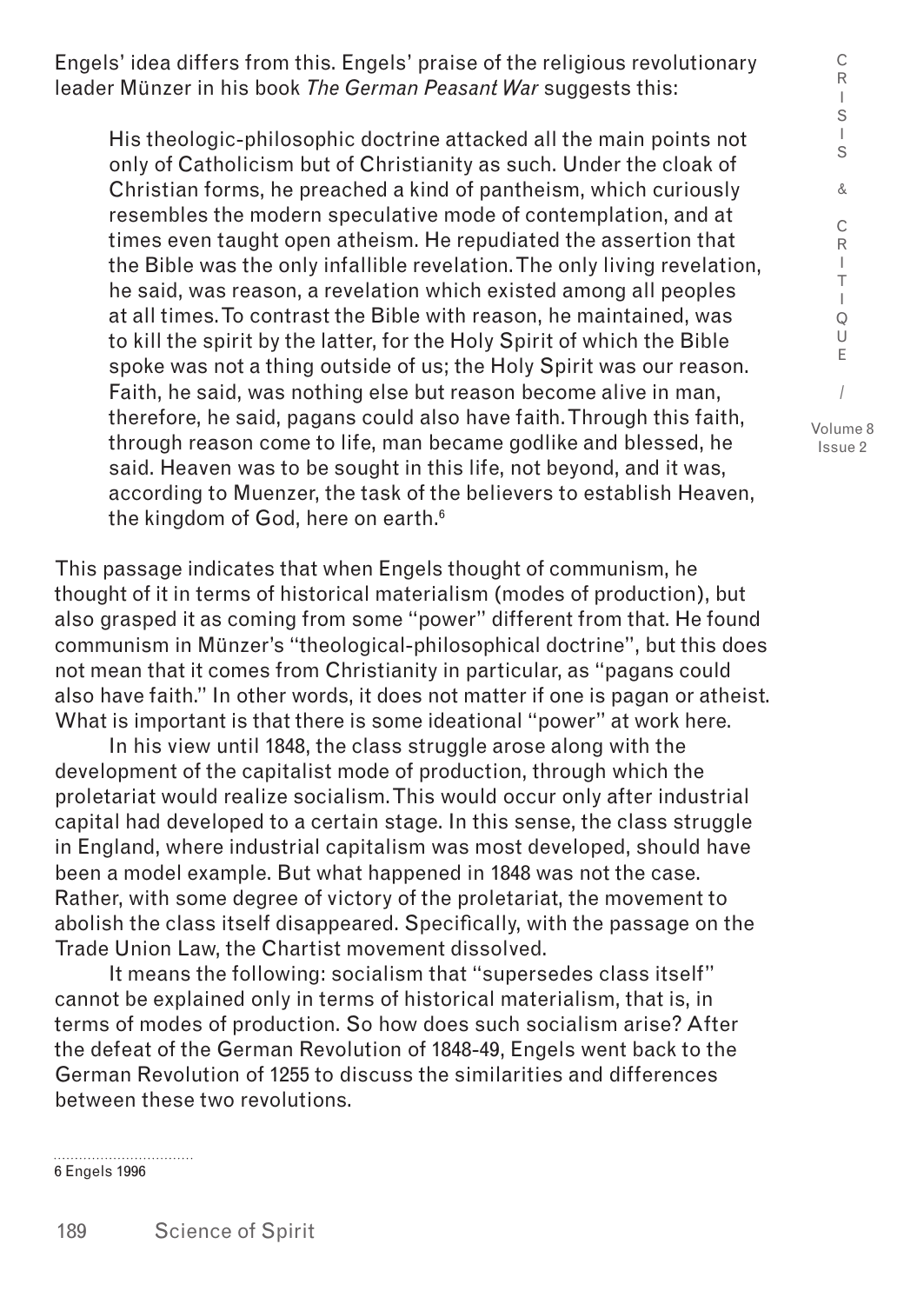At that point, Engels had already realized that socialism, as consciously designed by humans, is only a "utopia". It may be locally viable, but it cannot be more than that. If it is to be widely realized, state power will be necessary. Then, how would it be possible to supersede the state? It cannot be said that if economic class differences disappear, the state will automatically disappear as well. In the first place, a state exists in relation to other states. Therefore, it is not possible for one state alone to overcome the state form in general.

How, then, is it possible for socialism to be more than a utopianism? As a matter of fact, this is not sufficiently discussed in his book *From Utopia to Science*. Here, Engels merely reiterates the ideas that Marx expressed in his *Critique of the Gotha Program*. However, it appears that he was not satisfied with that. There are traces that he was trying to examine communism from a different perspective. These can be found in his studies of primitive Christianity, which he proceeded in his last years. Incidentally, it was his disciple Kautsky who succeeded this line. It is ironic that Kautsky was later ostracized as a "renegade" by Lenin, even though he had inherited Engels' most important interest.

In my opinion, the "science of socialism" which Engels started is not impossible to be established. It is to elucidate the mode of exchange D and the powers (spirits) it brings about, specifically the spirit of communism. That is what I have attempted in my forthcoming "Power and Modes of Exchange".

R I S  $\mathbf{I}$ S & C R  $\mathbf{I}$ T  $\mathbf{I}$ Q U E / Volume 8 Issue 2

C